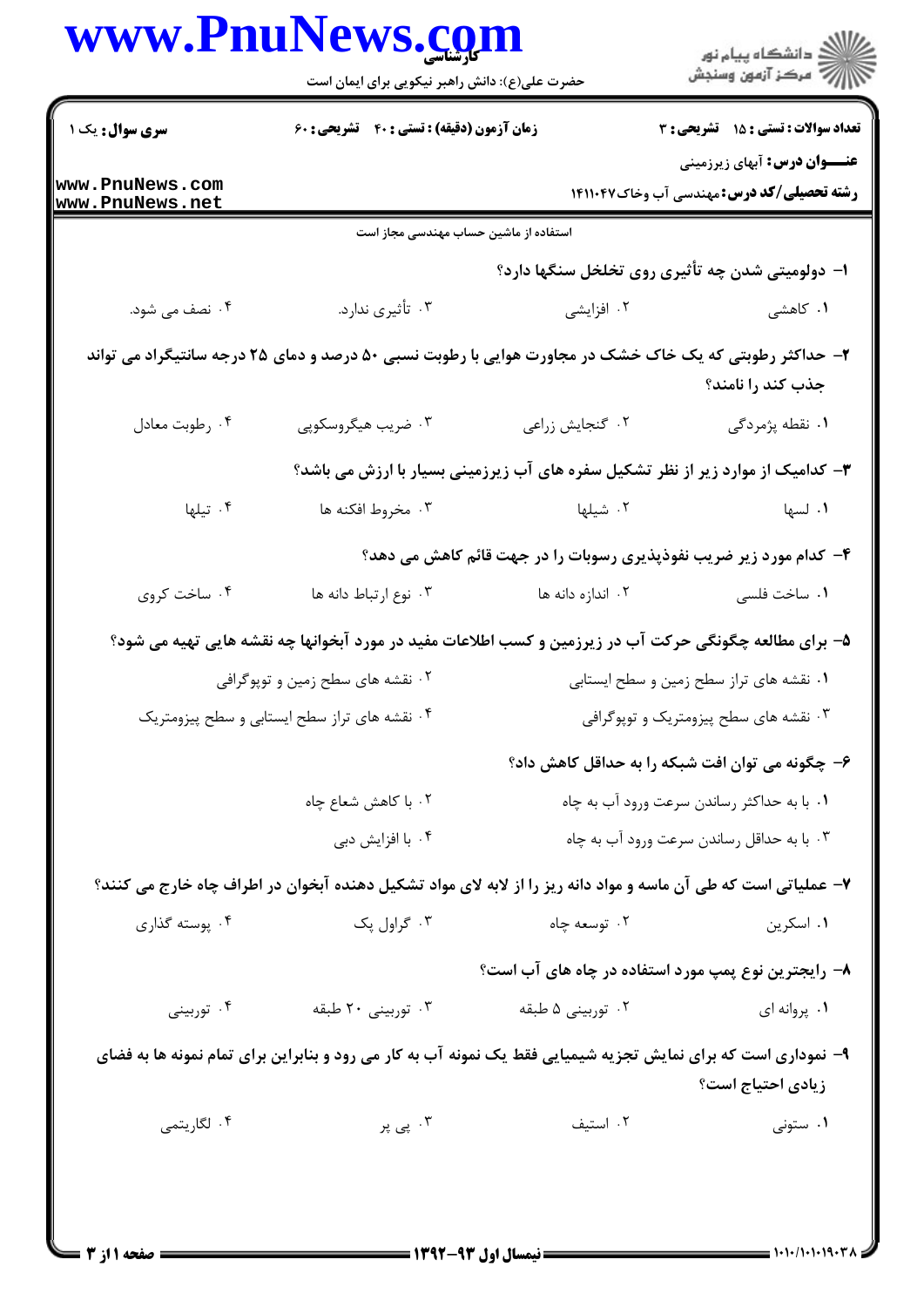|                        | www.PnuNews.com                                                                                                                                                                                             |                                                                            | )<br>  دانشگاه پیام نور<br>   آمرکز آزمون وسنجش                                         |
|------------------------|-------------------------------------------------------------------------------------------------------------------------------------------------------------------------------------------------------------|----------------------------------------------------------------------------|-----------------------------------------------------------------------------------------|
|                        | حضرت علی(ع): دانش راهبر نیکویی برای ایمان است                                                                                                                                                               |                                                                            |                                                                                         |
| <b>سری سوال : ۱</b> یک | زمان آزمون (دقیقه) : تستی : ۴۰٪ تشریحی : ۶۰                                                                                                                                                                 |                                                                            | تعداد سوالات : تستى : 15 - تشريحي : 3                                                   |
| www.PnuNews.com        |                                                                                                                                                                                                             |                                                                            | <b>عنـــوان درس:</b> آبهای زیرزمینی<br><b>رشته تحصیلی/کد درس:</b> مهندسی آب وخاک1۴۱۱۰۴۷ |
| www.PnuNews.net        |                                                                                                                                                                                                             |                                                                            |                                                                                         |
|                        | +۱- یکی از روشهای کاربردی در عملیات تغذیه مصنوعی، روش پخش سطحی است که عبارتست از:<br>۰۱ عملیاتی که بر روی ناهمواری سطح زمین، شیب زمین، پوشش گیاهی و غیره تأثیر می گذارد، میزان تراوش آب به زمین افزایش داده |                                                                            |                                                                                         |
|                        |                                                                                                                                                                                                             |                                                                            | می شود.                                                                                 |
|                        | ۲. روشی که آب به سمت حوضچه ها یا استخرهای ساخته شده منحرف می شود تا از کف نفوذپذیر آنها به داخل زمین تراوش کند.                                                                                             |                                                                            |                                                                                         |
|                        | ۰۳ روشی که از طریق چاه های آبکشی معمولی یا چاه های تغذیه ای که به همین منظور حفر می شوند، می توان انجام داد.                                                                                                |                                                                            |                                                                                         |
|                        | ۰۴ روشی که تأسیسات استخراج آب به صورت یک گالری از چاه های کم عمق در فاصله نسبتاً نزدیکی از یک رودخانه به موازات آنها قرار                                                                                   |                                                                            | داده می شود.                                                                            |
|                        | 11– میزان نفوذ آب شور دریا به سمت آبخوانهای ساحلی با تغییرات کدام فاکتور زیر افزایش می یابد؟                                                                                                                |                                                                            |                                                                                         |
|                        | ۰۲ کاهش میزان بارندگی سالانه                                                                                                                                                                                |                                                                            | ۰۱ افزایش سرعت حرکت آب زیرزمینی به سمت دریا                                             |
|                        | ۰۴ افزایش بهره برداری از آبهای زیرزمینی                                                                                                                                                                     |                                                                            | ۰۳ کاهش بهره برداری از آبهای زیرزمینی                                                   |
|                        |                                                                                                                                                                                                             | ۱۲- این مدل از رایجترین مدلهای تشابهی برای مطالعه حرکت آبهای زیرزمینی است؟ |                                                                                         |
| ۰۴ مدل الکتریکی        | ۰۳ مدل ماسه ای                                                                                                                                                                                              | ۰۲ مدل سیال ویسکوز                                                         | ۰۱ مدل ریاضی                                                                            |
|                        |                                                                                                                                                                                                             | ۱۳– از کدام نمودار برای تشخیص مواد رسی از <u>غیررسی</u> استفاده می شود؟    |                                                                                         |
| ۰۴ نمودار مقاومت ویژه  | ۰۳ نمودار گاما _ گاما                                                                                                                                                                                       | ۰۲ نمودار نوترون                                                           | ۰۱ نمودار گاما                                                                          |
|                        |                                                                                                                                                                                                             | ۱۴- کدام فرضیه زیر در مورد کاربرد معادلات جریان های شعاعی غلط است؟         |                                                                                         |
|                        |                                                                                                                                                                                                             |                                                                            | ۰۱ چاه با دبی ثابت پمپاژ می شود.                                                        |
|                        |                                                                                                                                                                                                             | ۰۲ آبخوان ناهمگن، ایزوتروپ افقی و دارای گسترش محدود است.                   |                                                                                         |
|                        |                                                                                                                                                                                                             |                                                                            | ۰۳ چاه تمام ضخامت آبخوان را قطع کرده است.                                               |
|                        |                                                                                                                                                                                                             |                                                                            | ۰۴ در تمام ضخامت آبخوان لوله مشبک وجود دارد.                                            |
|                        |                                                                                                                                                                                                             | 1۵- آبهای زیرزمینی موجود در کدام نوع سنگ زیر دارای کیفیت عالی می باشد؟     |                                                                                         |
| ۰۴ کنگلومراها          | ۰۳ سنگهای آهکی                                                                                                                                                                                              | ۰۲ گرانیتها                                                                | ۰۱ ماسه سنگها                                                                           |
|                        | سوالات تشريحي                                                                                                                                                                                               |                                                                            |                                                                                         |
| ۲،۳۳ نمره              | ا– ضریب ذخیره (S) لایه آبخوان آزادی را که به ازای ۲ متر افت سطح ایستابی در سطحی معادل ۱۰۰۰ مترمربع                                                                                                          | بتواند ۳۰۰ مترمکعب آب آزاد کند، به دست آورید.                              |                                                                                         |

 $= 1.1 - 11.1 - 19.77$